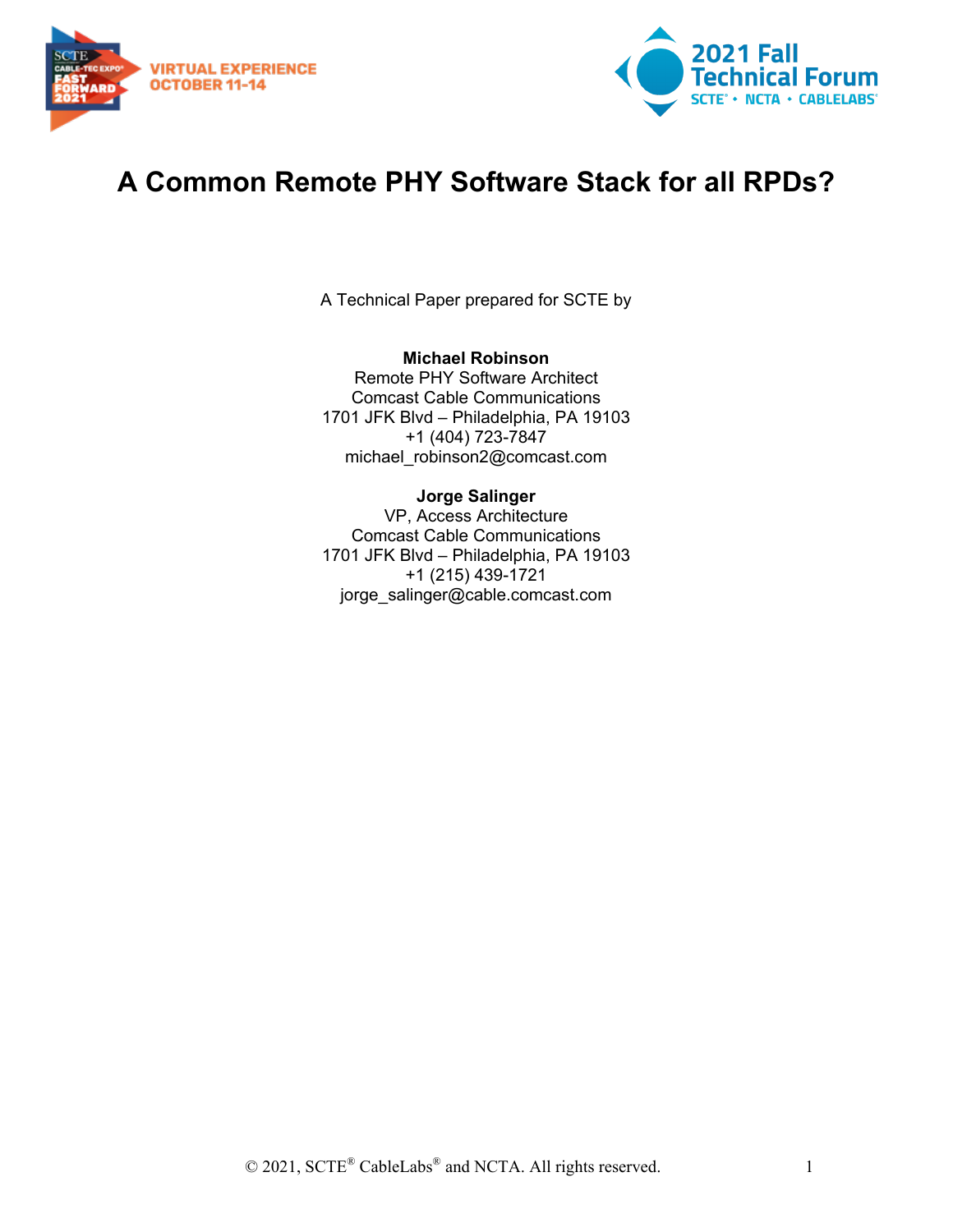

**Title** 



# **Table of Contents**

#### **Page Number**

| 2 <sub>1</sub>   |      |  |  |
|------------------|------|--|--|
| 3.               |      |  |  |
| $\overline{4}$ . |      |  |  |
| 5.               |      |  |  |
| 6.               |      |  |  |
|                  | 6.1. |  |  |
|                  | 6.2. |  |  |
| 7.               |      |  |  |
|                  | 7.1  |  |  |
|                  | 7.2  |  |  |
|                  | 7.3. |  |  |
|                  | 7.4  |  |  |
| 8.               |      |  |  |
| 9                |      |  |  |
|                  |      |  |  |

### **List of Figures**

#### Page Number **Title**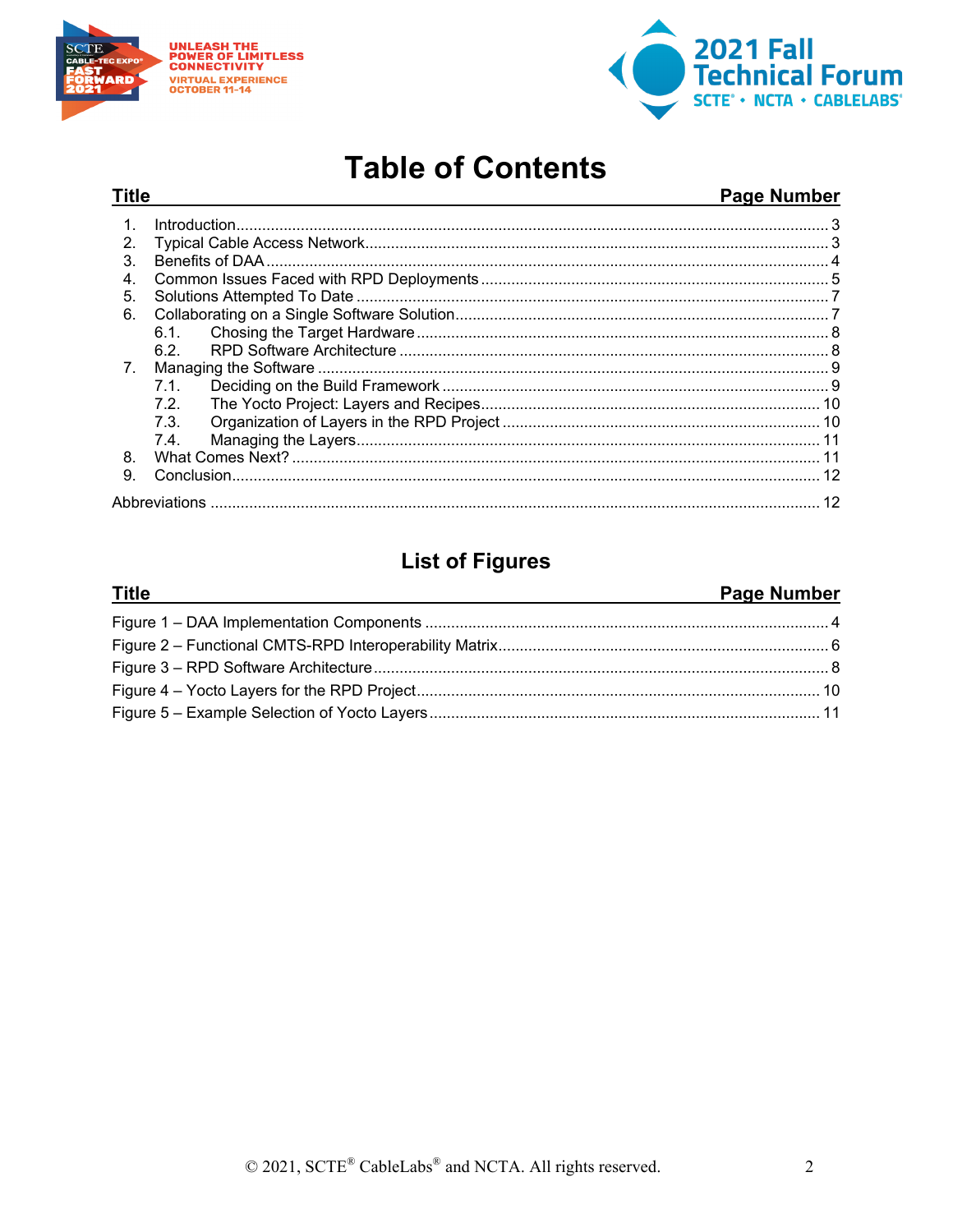



## <span id="page-2-0"></span>**1. Introduction**

We have all heard the term "Software Fragmentation", especially in the context of mobile device applications. Software fragmentation occurs because of the variety of hardware and software platforms. As a consequence, applications may not be compatible with that new hardware, forcing the need for application changes or the need for another application altogether.

The above also happens with Remote PHY Devices (RPDs). A single cable MSO will typically deploy RPDs from multiple suppliers, each with a different application software, and even multiple RPDs from the same supplier that have different hardware components and require different application software. Although RPD software design is based on common specifications, the behavior of the software differs between RPDs implemented with different hardware components and/or by different suppliers. As these differences accumulate, managing the system and maintaining interoperability becomes more complex.

How can this be mitigated?

A common software base can be shared between RPDs, even when they come from different suppliers. This paper will explain how sharing a common software base is implemented, and how it is applied to the RPD platform and supplier ecosystem.

# <span id="page-2-1"></span>**2. Typical Cable Access Network**

Most MSOs' hybrid fiber-coax (HFC) networks have been designed with an upper spectral boundary of 750 or 860 MHz, while some are designed to support 1 GHz and other newer networks designed to support 1.2 GHz. For the more abundant 750 or 860 MHz networks, if not already fully utilized, it is expected that the use of their capacity will soon be increased to the point of exhaustion.

The increased utilization of this access network capacity has been driven by the success of cable MSOs' service offerings.

As it is well known and understood, for many years the growth in, and demand for, more video programming resulted in the need to allocate large numbers of EIA (Electronic Industries Association) channels for video services, mostly known for their fixed, 6 MHz size, and used both for BC (Broadcast) and NC (Narrowcast). These 6 MHz EIA channels have filled every available portion of the spectrum.

Additionally, the success of, and growth in, HSD / broadband services continues. Most, if not all, operators offer increased service tiers and observed a growth in the use of HSD service capacity for well over a decade now, which amounts to a significant year-over-year compounded growth. This phenomenal success drives the need for increased network capacity, which is implemented by either expanding the spectrum allocation for HSD, or continuous service group segmentation, to reduce the number of users per service group. Or both.

In a separate but parallel trend, operators have been actively converging video and data services into a common Converged Cable Access Platform (CCAP) platform. This evolution, which has been underway for many years now, is intended to reduce the environmental requirements in HEs (headends) that result from service group segmentation. This is because as more service groups are added through segmentation, more HE equipment is needed, which drives the need for space, power and cooling. These trends imply an evolution towards newer, more modern, and denser equipment.

However, as the success of high-speed data and on-demand services continued, the evolution of the access network progresses towards further expanded capacity and ever-smaller service groups. For the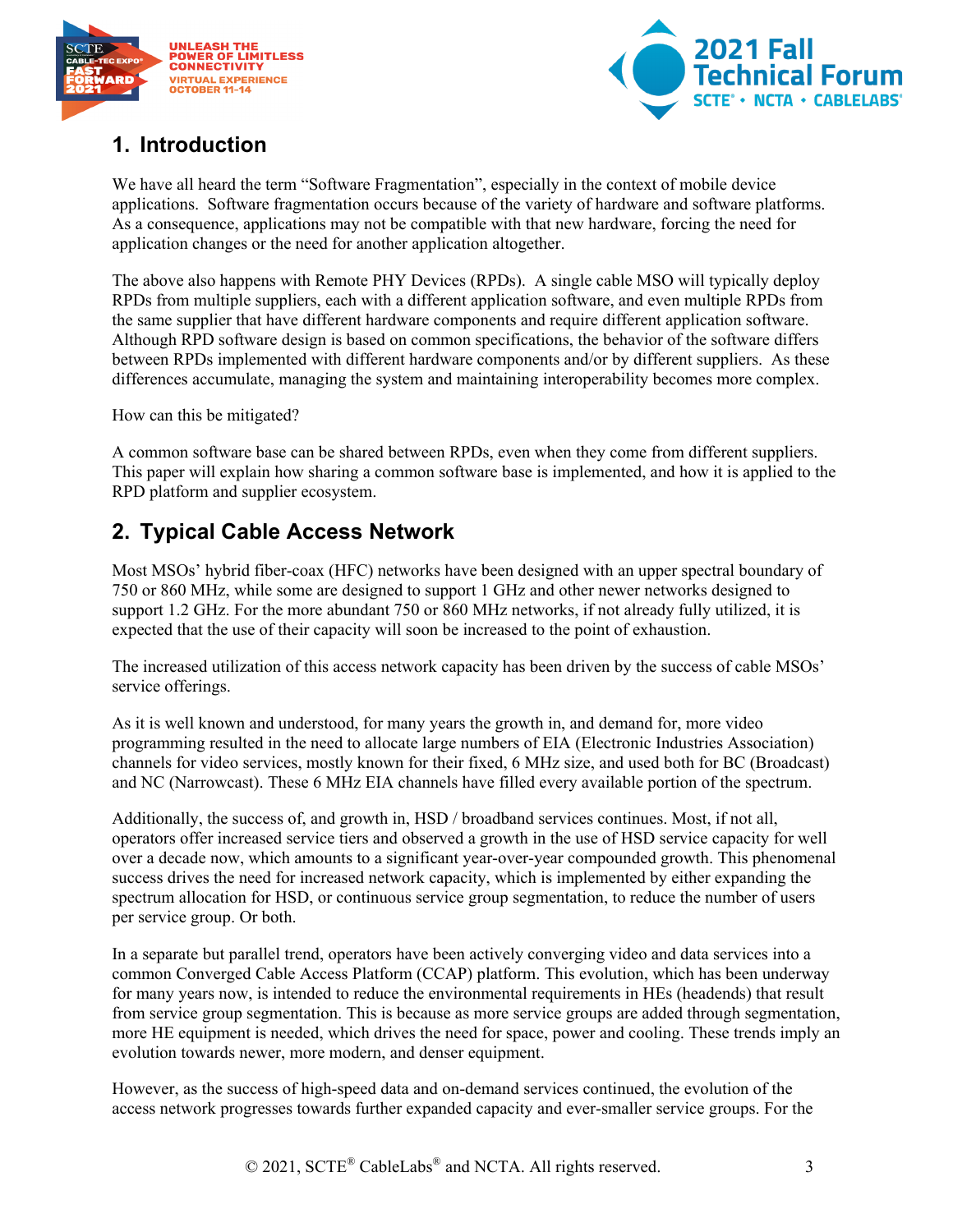



former, the spectrum allocated to narrowcast services increases, driving operators to deploy Data Over Cable Service Interface Specification (DOCSIS©) services including more SC-QAM (Single Carrier Quadrature Amplitude Modulation) channels, and more recently, with DOCSIS 3.1, the allocation of network spectrum for more or wider OFDM (Orthogonal Frequency Division Multiplexing) channels, as well as more narrowcast video services. For the later, more CCAP ports are needed, which drives the deployment of more line cards and eventually more chassis. These expansion trends result in a continuous growth of headend equipment, which is already starting to exceed the capacity that headend facilities can support.

## <span id="page-3-0"></span>**3. Benefits of DAA**

The above trends are now intractably linked to two additional evolutions: distribution of components of the access network, implementing a Distributed Access Architecture (DAA), and virtualization of the core network functions.

There are many benefits from the implementation of DAA. One key benefit is the improvement on performance, which is achieved in multiple ways, including: improved SNR characteristics, enable longer link distances between the headend and the nodes, provide higher service reliability, better use of capacity, etc. Beyond the performance improvements, a key benefit of DAA is the increased headend capacity. The implementation of DAA makes it possible to improve the density of CCAP devices in several ways, including the implementation of denser equipment, the use of Ethernet technology which is simpler and smaller in footprint, which more than doubles the capacity as compared to traditional CCAP chassis.

DAA can be implemented in many ways. As the optical link from the headend to the node is converted from analog modulated forward to digital, using Ethernet as the transport, several approaches can be taken for the implementation of the remaining headend components. One approach, for which a key goal is to convert all required components into functionally individual software pieces implemented independently, is to implement DAA in various discrete SW components as shown below.



<span id="page-3-1"></span>**Figure 1 – DAA Implementation Components**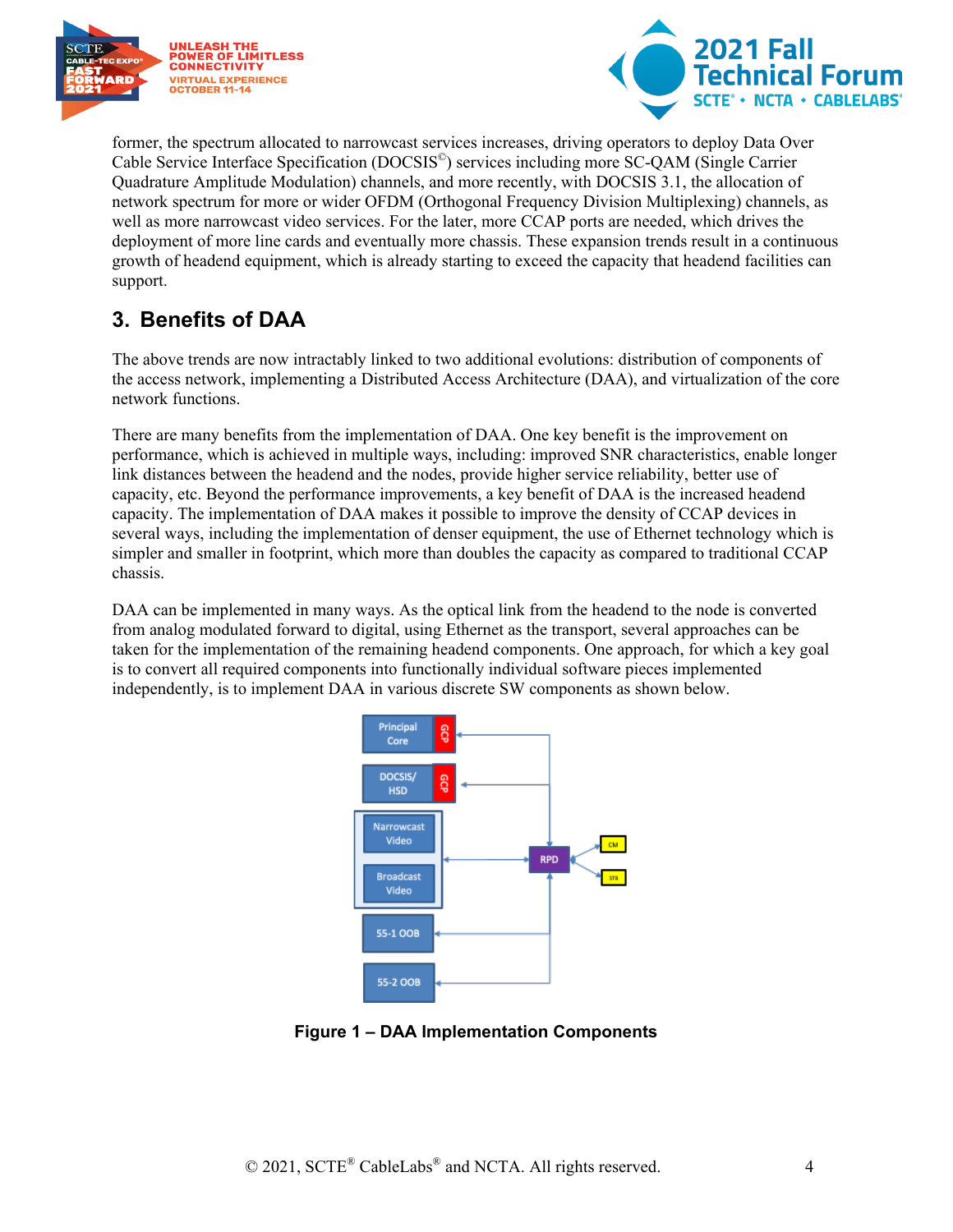



The key components depicted in the DAA implementation above include:

- The Principal GCP Core, or GCPP, is the first component that the RPD will contact after receiving an IP address. GCPP is implemented such that it will configure all the RPD functions except DOCSIS channels and behavior, which will be implemented by the DOCSIS CMTS. As the name implies, GCPP communicates with the RPD using the GCP protocol. Included in the GCP Principal Core are all the non-DOCSIS command and control functions for the RPD, including configuration, management and reporting.
- The DOCSIS Core, which is the second component that the RPD will contact in the network. The DOCSIS Core also communicates with the RPD using GCP, and provides all configuration, command and control for DOCSIS channels, both downstream and upstream.
- Narrowcast and Broadcast Video engines, which can be implemented as separate components or combined into a single device, provide all the video content services for the various RPDs in the network. It is important to note that neither the Narrowcast nor the Broadcast Video engines communicate with, nor have knowledge of, the RPDs. Instead, services are configured statically in the Narrowcast and Broadcast Video engines upon their bring-up, and are multicast to all RPDs, which listen for these services as configured by the GCP Principal.
- Out-of-Band engines or cores are implemented separately from the video engines. Given that video systems are implemented using a single encryption and command/control technology, only one (i.e., either SCTE 55-1 or SCTE 55-2) of them is deployed in any one system. The OOB function may or may not implement GCP for communicating with the RPD. When GCP is implemented the OOB server is a Core, and it will configure the OOB downstream and upstream OOB channels in the RPD. However, when GCP is not implemented the OOB server is an engine, and the GCP Principal will configure the downstream and upstream OOB channels.
- Finally, not depicted in Figure 1, is a very important component: the Timing Server. Also known as the Grand Master, the Timing server provides the critical timing synchronization for all the DAA components. Each of the DAA components will include a Timing Client, which will communicate with the Timing Server to maintain timing synchronization. While timing synchronization is not absolutely critical for video services, it is imperative for DOCSIS service to operate. Therefore, video services may be initiated before timing synchronization is achieved, but DOCSIS services will not.

The key advantages for the above architecture are: implementation consisting of a multi-supplier platform where each component can be developed independently, smaller functional components with simpler implementation, and generally reduced time-to-market. However, implementation of smaller discrete components has its downsides, such as: the implied requirement to more tightly specify the behavior of each component to ensure that the overall system will operate as intended, management of the various components including their configuration and upgrade, and the need for more elaborate orchestration.

### <span id="page-4-0"></span>**4. Common Issues Faced with RPD Deployments**

The base implementation of a DAA system is generally simple. However, significant complexity is introduced when interoperability with different suppliers' components is introduced.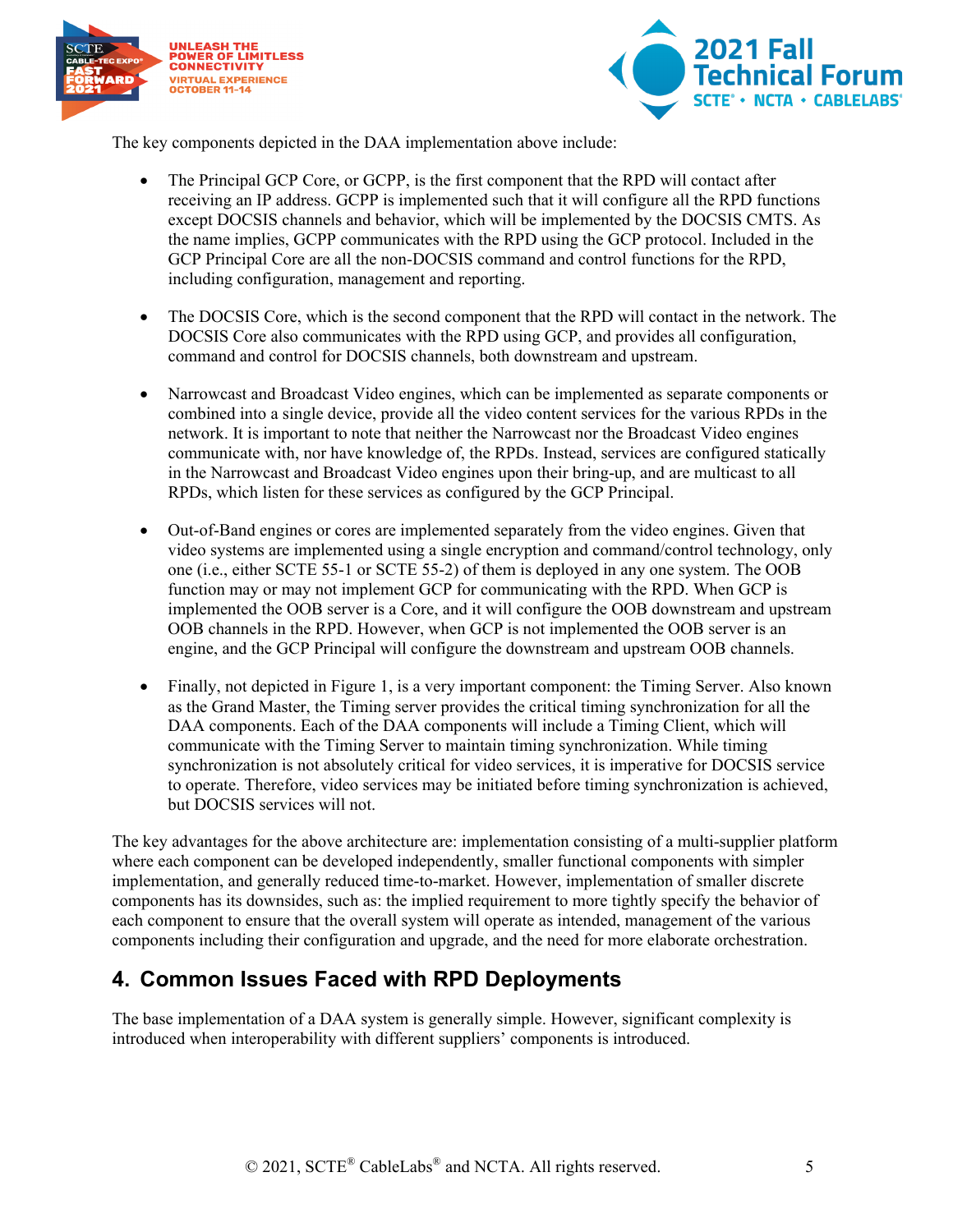





#### **Figure 2 – Functional CMTS-RPD Interoperability Matrix**

<span id="page-5-0"></span>When considering the overall CCAP system, the complexity to achieve multi-supplier interoperability is even larger. Over the years, larger MSOs have deployed multiple CMTSs, and eventually multiple CCAPs, experiencing the complexities associated with such equipment implementation interoperability.

As depicted in Figure 2, the number of combinations of interoperable components increases geometrically as additional components are added on either side of the interoperability matrix. Having a single CMTS to interoperate with multiple suppliers' RPDs is complex and requires a lot of careful planning and implementation. But if the number of CMTS implementations is increased to 2 or 3, the interoperability complexity doubles and triples respectively. Furthermore, in the case of DAA, if multiple GCP Principals and/or multiple DOCSIS cores, and/or multiple video engines, and/or multiple OOB engines/cores are introduced into the mix, the amount of complexity and work required for lab and field testing to maintain interoperability increases by orders of magnitude.

Therefore, a multi-supplier RPD deployment coupled with a single headend implementation is a sensible approach to an interoperable DAA ecosystem. In this way, the HE components of the DAA, which are deployed in the hundreds, are kept the same for all MSO sites, but the component that is deployed in the thousands, tens of thousands, or even hundreds of thousands, are obtained from multiple sources, ensuring an innovative and competitive ecosystem.

Finally, it is important to recognize that there are numerous types of HFC nodes and network use cases, which will drive the need for an even larger variety of RPD types.

In the same way as there are different kinds of nodes for different HFC network applications, there are also Remote PHY devices with different characteristics that are best suited for each of the specific HFC network use cases. For example, nodes that are best suited for N+x network architectures may have different RF characteristics, and their corresponding RPDs may be implemented to support more service groups. By contrast, N+0 network architectures have different node RF characteristics and require RPDs that are intended for fewer subscribers.

Similarly, while there are use cases for RPDs in the outside plant, there are also applications for RPDs in headends, or "inside plant" as it is frequently called, which will have different implementation characteristics. This use case diversity has driven suppliers to offer RPDs packaged for nodes, where there is a single RPD, or in some cases 2 RPDs, and the only opportunity for cooling is through convection by contact with the outside node enclosure, while other RPDs are packaged in shelves, where the number of RPDs is much larger, even requiring the need to support line-cards, and it is possible to implement cooling through forced air movement.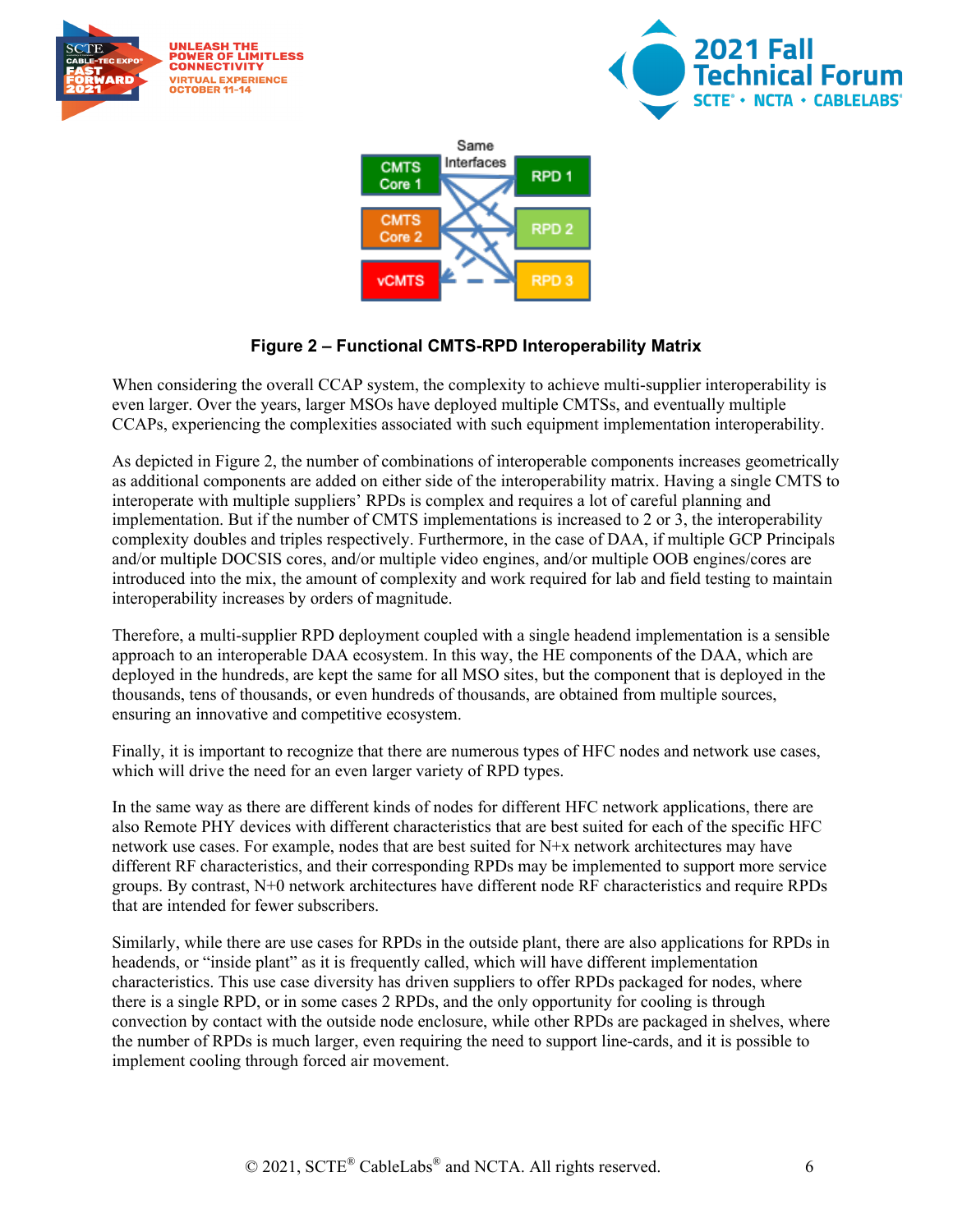



Therefore, while it is possible to maintain the HE equipment constant, the variety of MSO's HFC networks and application use cases, plus the desire to maintain a multi-supplier RPD ecosystem, drives the need for a large number of RPD types (e.g. upstream/downstream port counts and frequency splits), models and suppliers.

# <span id="page-6-0"></span>**5. Solutions Attempted To Date**

Over the last few years, as the development of RPDs proceeded through more use cases and newer models, suppliers have made every effort to reduce the number of implementations, and to the extent possible maintain a single RPD design. While the RPD hardware implementation is different between RPDs intended for different use cases, it is especially beneficial to maintain the same software base. To that end, most suppliers have tried to implement a single software base for their RPDs.

This is possible while the key hardware components used in the implementation of RPDs are the same or are of the same hardware generation. However, when the hardware implementation is different, it is no longer possible to maintain the same software base. Such is the case for RPDs that were implemented initially with discrete hardware components, and eventually were migrated to functionality integrated transceiver-type hardware devices, it is especially the case when migrating to generations of RPD hardware components that implement newer versions of the DOCSIS specifications, as is the case now with the advent of DOCSIS 4. In such cases, a change in the software base becomes inevitable.

To mitigate the need for software diversity, an approach was launched within the industry, led by CableLabs® and supported by a multitude of suppliers and operators, known as OpenRPD. The approach, implemented as an open-source project, consisted of developing an application layer software, which interfaced with the RPD hardware via a hardware abstraction layer and device drivers, and operated above a lower-level kernel software.

While all the above efforts were intended to maintain and/or arrive to a single software base, various ecosystem situations and changes in the hardware approach made it difficult to succeed.

# <span id="page-6-1"></span>**6. Collaborating on a Single Software Solution**

Given our industrial experience throughout the evolution described above, it became clear that many of the issues stemmed from the differences in the software implementation of the standard. The variability of behavior increases the complexity of managing and debugging the devices. So how could this be mitigated? The answer is, once again, to move to a single RPD software base. To accomplish this, a common RPD application software program was created to include all suppliers developing RPDs for the operator.

The idea of RPD suppliers sharing a common software base is not new. As described above, CableLabs hosted a similar program known as OpenRPD. The OpenRPD program allowed participating suppliers to access a common software base as well as submit changes for features and fixes. These suppliers showed early successes during the Remote PHY interoperability activities at CableLabs. Issues were certainly found during these activities, as expected. But when solutions to these issues were found, all participants reaped the benefits.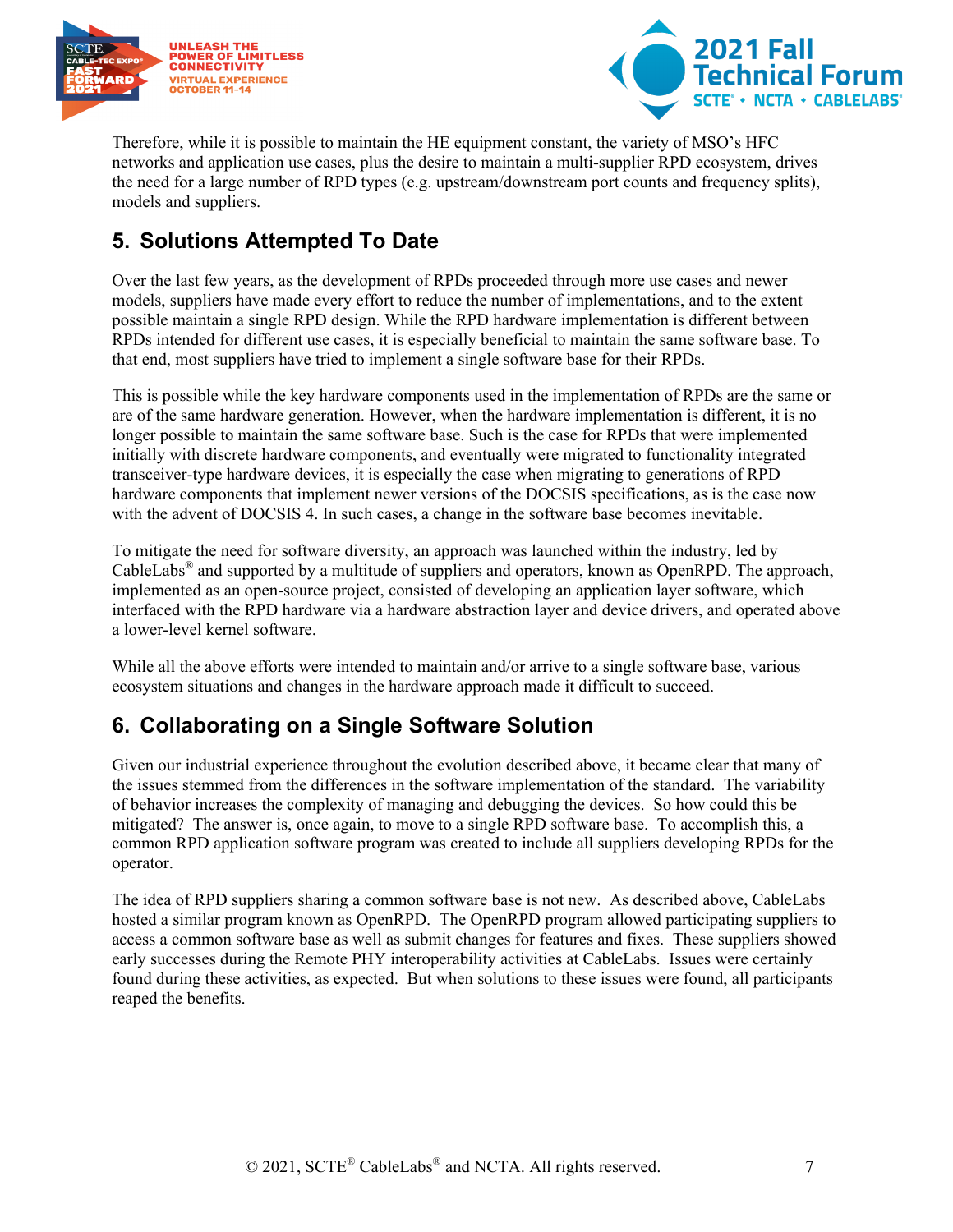



### <span id="page-7-0"></span>**6.1. Chosing the Target Hardware**

Before beginning the architectural design of the software, it is important to decide on the initial hardware that will be supported. This decision will have a large impact on the software development scope of work.

The primary question here is, should the currently deployed devices be considered in the software implementation? Or should the focus of the software be on only on new hardware development? Targeting both existing and new hardware would certainly reduce the mix of implementations to support, which is the goal of the project. But at the same time, it would greatly increase the scope of work necessary to deploy the software.

On the other hand, supporting only new hardware development could simplify the software architecture by leveraging the design of the new generation of integrated silicon solutions. Additionally, the new devices would soon be replacing the previous generation in the field. And because of these reasons, it was decided that focusing on the next generation of RPDs was the way to go.

#### <span id="page-7-1"></span>**6.2. RPD Software Architecture**

Proper architecture of the software is critical when supporting multiple hardware targets. It is important to separate the main components are shared and those that will differ between the various platforms. [Figure 3](#page-7-2) below shows the basic architecture of the RPD software:



**Figure 3 – RPD Software Architecture**

<span id="page-7-2"></span>The above blocks highlighted in green represent the functional components that are shared across all target platforms.

- **RPD Applications**: This is the collection of applications that provide the primary control interface and orchestrate control operations such as device configuration and monitoring.
- **DOCSIS HW API**: This specifies the programming interface for the DOCSIS-specific hardware. This includes operations such as DOCSIS channel and data-plane configuration.
- **Platform API:** This specifies the programming interface for the platform-specific hardware. This includes operations such as amplifier and attenuation configuration, LED control, timing configuration and monitoring, etc.
- **Third-Party Applications and Libraries**: This includes dependencies for features such as DHCP, SSH, 802.1x, etc.
- **Linux Kernel**: The distribution provides the supported Linux kernel version.

The blocks highlighted in shades of blue are specific to the hardware on the target platform.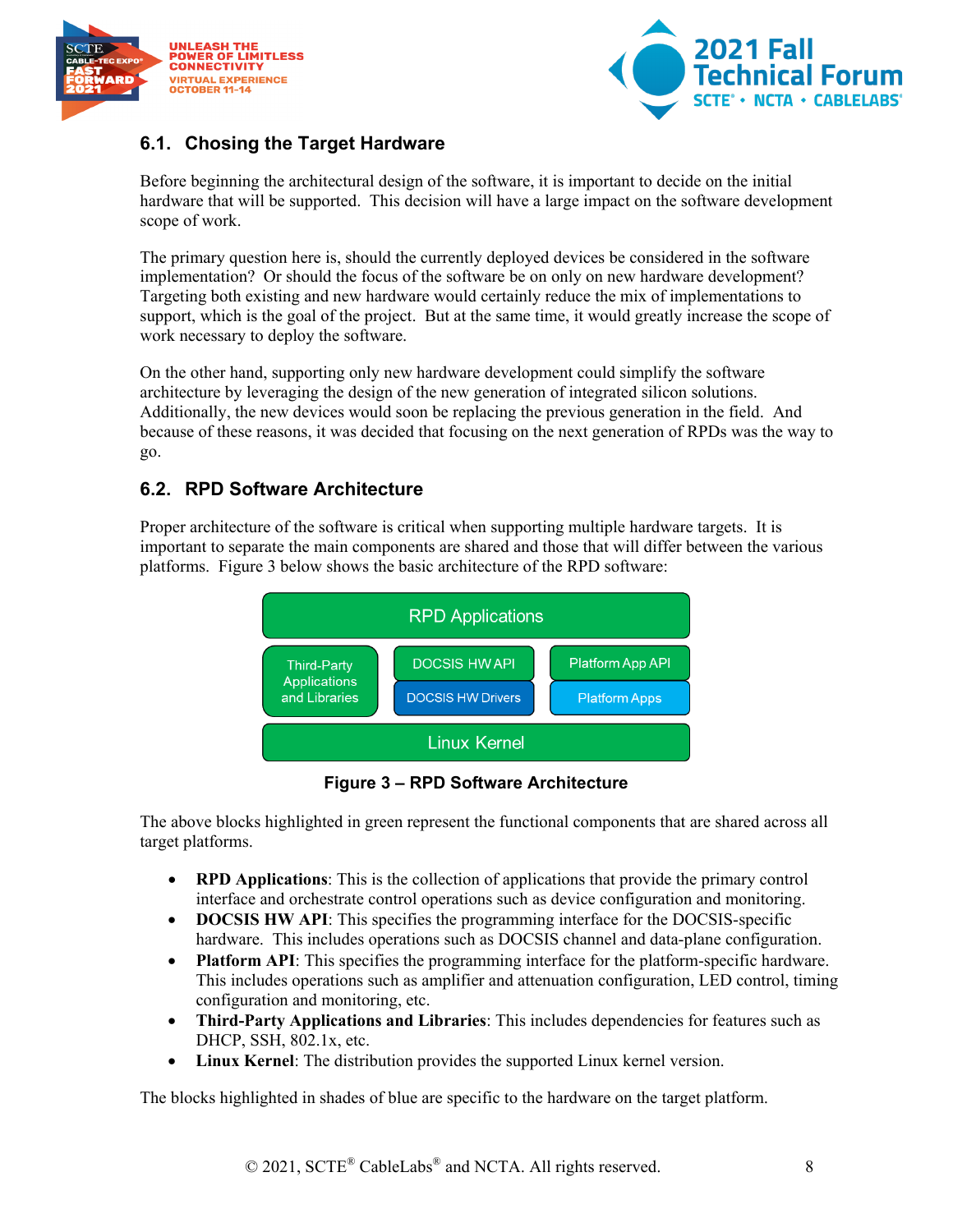



- **DOCSIS Drivers**: These drivers conform to the interface defined by the DOCSIS API. They perform the low-level operations necessary to program the DOCSIS-specific hardware. Platforms that use the same DOCSIS hardware solution share the common drivers from the hardware provider.
- **Platform Applications**: These applications conform to the interface defined by the Platform API. These applications are specific to the each of the suppliers' hardware designs.

## <span id="page-8-0"></span>**7. Managing the Software**

The common RPD software will be used by multiple RPD suppliers targeting multiple platforms. This introduces some complexity when considering how the software base will be managed. Some of the questions raised are:

- Which build framework should be used to create the OS distribution?
- How should the software repositories be organized?
- How can each supplier separate their IP from the common software?

#### <span id="page-8-1"></span>**7.1. Deciding on the Build Framework**

There are many choices when it comes to managing the project's build framework and operating system distribution. Some of the more popular frameworks for embedded systems are:

- Buildroot
- Yocto
- OpenWRT
- "Roll your own"

As expected, each of the choices come with its own advantages and disadvantages, briefly summarized below.

Buildroot is known for its simplicity. This means developers new to the framework can get started relatively quickly. However, precisely because of its simplicity, a significant amount of customization may be required to support many platforms within a single project.

The Yocto project, on the other hand, was designed with flexibility in mind. Yocto comes ready with a vast library supporting a large number of platforms. But with this flexibility comes complexity. Yocto is known for its steep learning curve.

The OpenWRT Project's primary focus is building firmware for commercial devices such as routers. It can be used for other types of embedded devices as well, but stepping away from its design for routers means additional customization.

Creating a custom distribution without a third-party framework is another option. This is something to consider if a project has very specific requirements that existing solutions do not provide. But this can introduce more overhead in maintenance when it comes to tasks such as keeping security patches up to date and resolving dependencies for upgrades.

Considering the choices above, the Yocto project was selected for managing the RPD program's OS distribution. In the end, it was decided that the time spent on learning the tools would be well worth the flexibility and hardware support required by the program.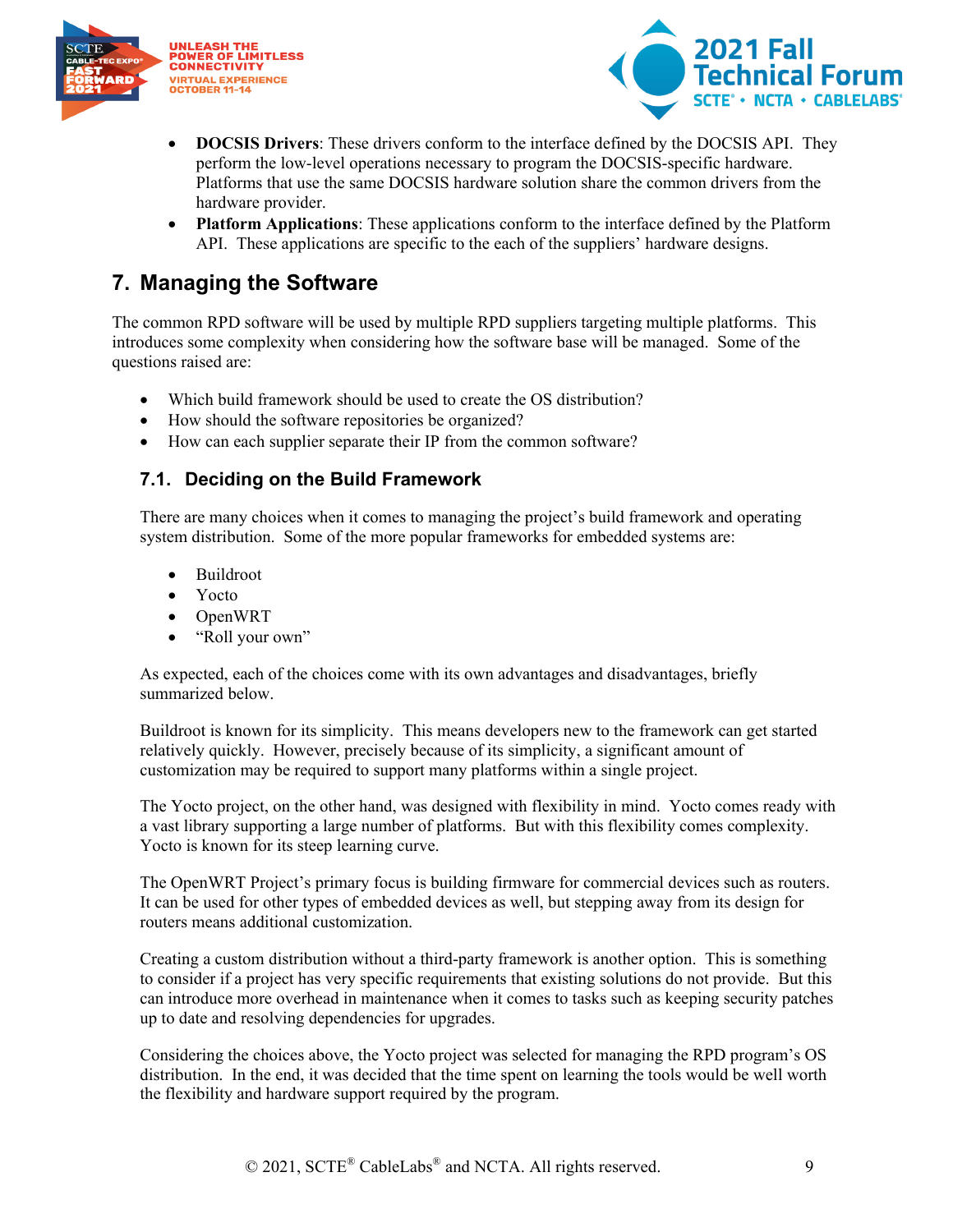



### <span id="page-9-0"></span>**7.2. The Yocto Project: Layers and Recipes**

So, what makes the Yocto project flexible?

Let's start with what Yocto refers to as "recipes." A recipe is basically a script that provides instructions on how to build a particular entity (e.g. application, library, file system image, etc.). In its simplest form, a recipe for an application can just provide the location of the source software. Yocto can determine how to build the application and install it as long as the source is using one of the common automated build systems (e.g. autotools, cmake, meson, etc.).

Recipes are located in directory trees where the top directory is referred to as a "layer." A layer is a collection of recipes and configuration files. A single layer typically encompasses a particular category of recipes. For example, one layer might include recipes for shells, or even common RPD software applications. A typical project will have multiple layers, but will not necessarily use every recipe in every layer.

#### <span id="page-9-1"></span>**7.3. Organization of Layers in the RPD Project**

The RPD project contains four categories of layers:

- **Third-Party Applications Layer**: This is actually several layers. The RPD project pulls in the existing layers from Yocto that provide the third-party open-source applications and libraries such as DHCP, SSH, and 802.1x. These layers are shared among all RPD projects.
- **Common RPD Applications Layer**: This layer contains the recipes for all of the common configuration and monitoring applications for the RPD. In addition, recipes for the DOCSIS HW and Platform APIs are provided. This layer is shared among all RPD projects.
- **SoC Applications Layer:** These layers contain the recipes for the various system on a chip (SoC) solutions available. They provide recipes for the required OS kernel and the DOCSIS HW drivers. Each RPD project selects the SoC layer associated with the hardware chosen for the target platform. Access control is necessary to restrict its use to suppliers that have the associated license agreements with the SoC provider.
- **OEM Applications Layer:** These layers contain recipes for applications, libraries, and drivers specific to the target device. Access control ensures that this layer is restricted to the associated supplier.



<span id="page-9-2"></span>**Figure 4 – Yocto Layers for the RPD Project**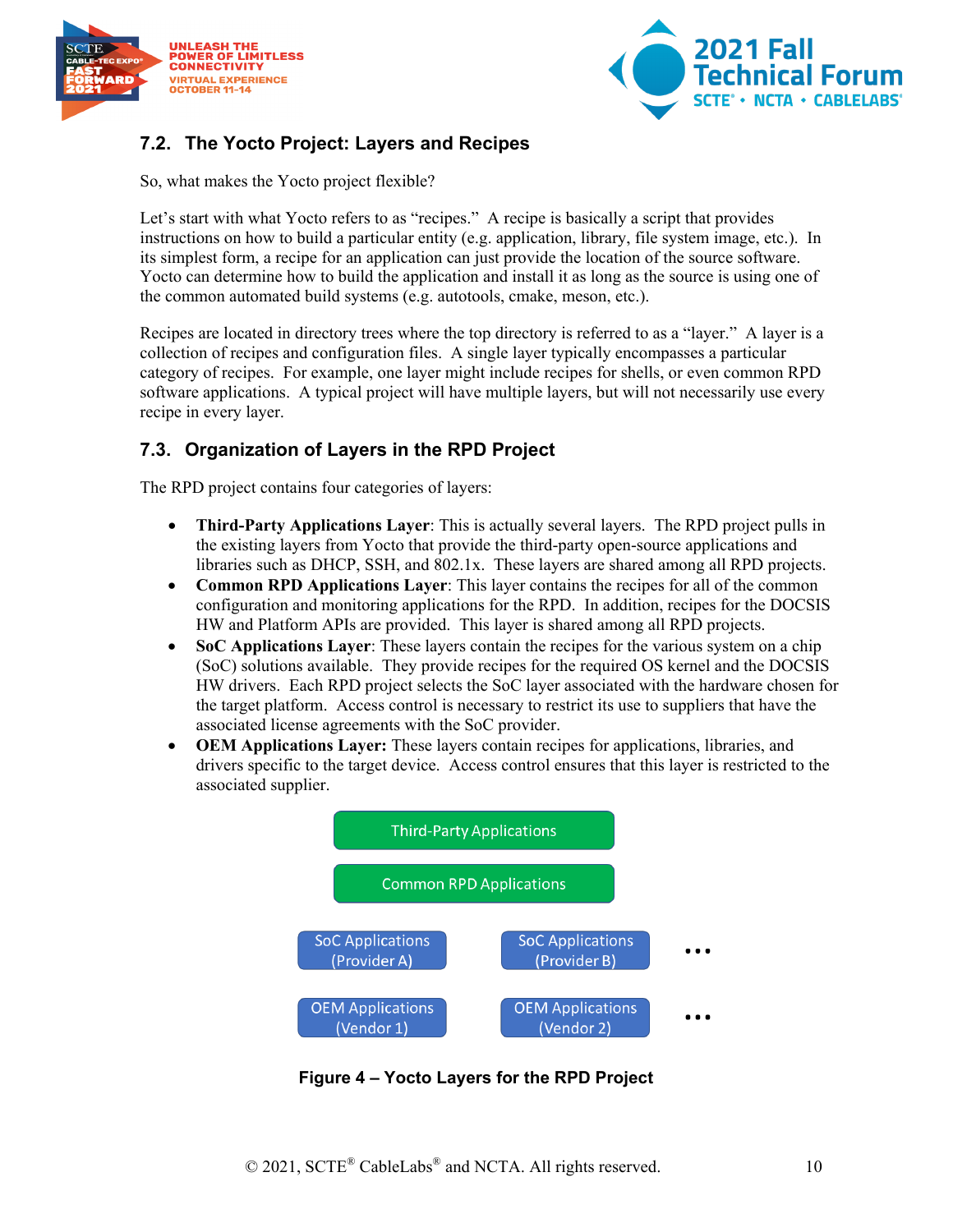



As described above, some of the layers are shared while others are selected based on the needs of the target device. For example, two different suppliers could use two different SoC solutions in their respective RPDs. [Figure 5](#page-10-2) below illustrates the combinations of layers required for an RPD developed by supplier "1" using SoC "B":



**Figure 5 – Example Selection of Yocto Layers**

#### <span id="page-10-2"></span><span id="page-10-0"></span>**7.4. Managing the Layers**

As explained in the previous section, the Yocto layers are useful for organizing the build recipes into logical categories. These categories make sense from a software architectural standpoint. But they are also helpful when it comes to managing software changes and access control.

The layers in the RPD project have different access requirements depending on which category they fall into. For example, the common RPD applications must be accessible to all developers, but a specific supplier's OEM layer must not be available to other suppliers. To handle this requirement, each layer is placed in a separate repository. The proper access permissions can now be set uniquely for each repository.

One concern with this setup may be that developers now have to deal with a large number of repositories just for a single target. It is certainly true that the list of required layers can grow, especially given that just the third-party applications alone can be spread over many layers. But this is easily handled by using an application such as Google's "repo" command. Tools like this can take a single manifest that points to the collection of repositories for a project and manage any bulk operations such as checking out the software, branching, committing, etc. Operations on individual repositories can be performed as usual.

With the access controls in place for each of the repositories, this naturally decides which developers can see and make software changes as well as participate in software reviews for each layer. For example, only the suppliers with licensing agreements for a specific SoC can participate in the development for the associated layer. Likewise, all parties can participate in the development of the common RPD software layer.

### <span id="page-10-1"></span>**8. What Comes Next?**

Features continue to be added to the Remote PHY specifications that will need to be supported. The next big feature on the roadmap is streaming telemetry. This is a paradigm change from the pull model